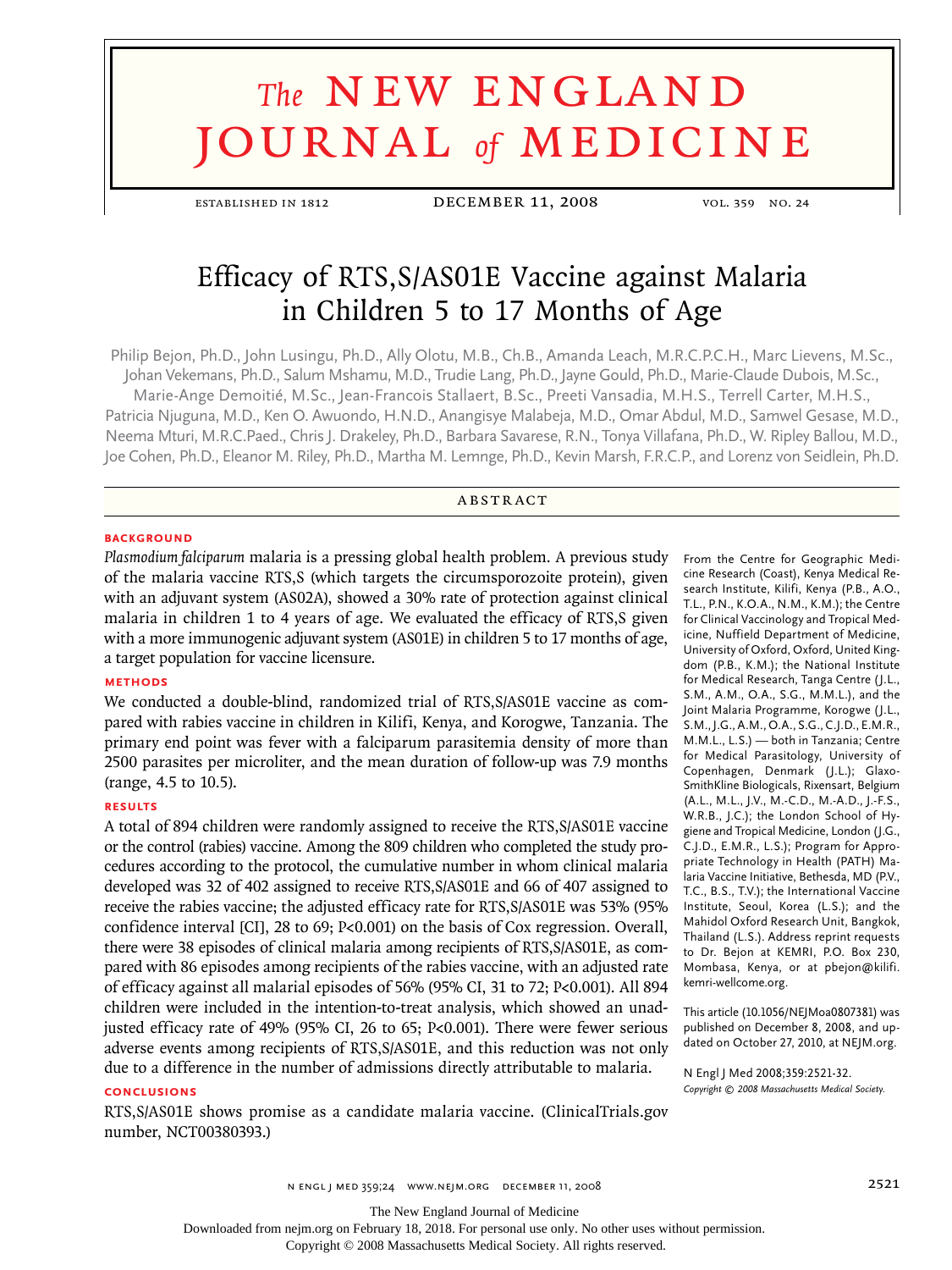WORLDWIDE, THE MORTALITY AND morbidity associated with *Plasmodium* falciparum malaria are high.<sup>1-3</sup> Progress has been made in controlling malaria by intromorbidity associated with *Plasmodium falciparum* malaria are high.<sup>1-3</sup> Progress ducing insecticide-treated nets<sup>4</sup> and highly effective artemisinin-based combination treatments.<sup>5</sup> There is evidence that the incidence of malaria is falling in some areas.<sup>6-10</sup> These advances have renewed interest in the prospects for the control of malaria and even its elimination in areas in which *P. falciparum* was previously endemic.<sup>11</sup> A safe and affordable vaccine providing protection against malaria would be an important addition to control strategies and should be assessed in the context of the use of insecticide-treated nets and the availability of artemisinin-based combination treatments.

The candidate pre-erythrocytic malaria vaccine RTS,S targets the circumsporozoite protein and has been evaluated in combination with two different adjuvant systems: AS01 and AS02. Clinical development of RTS,S in field trials began with the AS02 adjuvant system. Preliminary estimates of rates of efficacy against infection after curative antimalarial treatment were 34% (95% confidence interval [CI], 8 to 53) in adults<sup>12</sup> and 66% (95% CI, 43 to 80) in infants. $13$  The rate of efficacy against the more clinically relevant end point of clinical malaria in children 1 to 4 years of age was 30% (95% CI, 11 to 45).<sup>14</sup>

Planning is now under way for a multicenter phase 3 trial. However, since preliminary data suggested better immunogenicity with the AS01 adjuvant,<sup>15-17</sup> there was a need to evaluate RTS,S administered with the AS01 adjuvant system before selecting the vaccine formulation for phase 3. We evaluated the efficacy of RTS,S/AS01E against clinical malaria in children 5 to 17 months of age.

#### METHODS

#### **Study Design**

The study was randomized, controlled, and double-blind and was prospectively registered at ClinicalTrials.gov. Approval was obtained from the Kenyan Medical Research Institute National Ethics Committee, the Tanzanian Medical Research Coordinating Committee, the Central Oxford Research Ethics Committee, the London School of Hygiene and Tropical Medicine Ethics

#### **Figure 1 (facing page). Screening, Randomization, and Follow-up of Study Participants.**

The 177 children who were deemed ineligible at screening had an age outside the acceptable range (67 children), an acute disease at enrollment (23), a serious illness on clinical screening (42), a laboratory result outside the acceptable limit (28), or another reason for ineligibility: a parent or guardian who was judged by the investigator to be unable to give consent, an inability to follow the protocol, a planned administration of another vaccination, or the use of blood products in the previous 3 months (17). The other reasons for ineligibility or withdrawal from the study were enrollment in other clinical trials (for the eight children excluded at screening only), missed vaccinations because of hospital admission, contraindications to further vaccination, medical conditions not permitted according to the protocol, and unavailability of documentation about concomitant vaccination.

Committee, and the Western Institutional Review Board in Seattle. An independent data and safety monitoring board and local safety monitors were appointed. The study was conducted in accordance with the Helsinki Declaration of 1964 (revised in 1996) and according to Good Clinical Practice guidelines.

GlaxoSmithKline Biologicals was the study sponsor. The database was managed by the sponsor and was opened to the principal investigators at the time of unblinding. Analysis was performed in parallel by an industry author who is an employee of the sponsor and an academic author. Two academic authors and the industry author vouch for the data and analysis. The first draft of the manuscript was written by an academic author, who subsequently implemented revisions from all the authors after their review.

GlaxoSmithKline and both study sites (Kilifi, Kenya, and Korogwe, Tanzania) received funding to undertake the work described in this report from the Program for Appropriate Technology in Health (PATH) Malaria Vaccine Initiative (MVI), which was involved in all aspects of the study design. Permission to submit the manuscript for publication was given by the directors of the Kenya Medical Research Institute and the National Institute for Medical Research of Tanzania. More details of the investigators' and sponsor's roles in the study are given in the Supplementary Appendix, available with the full text of this article at www.nejm.org.

The New England Journal of Medicine

Downloaded from nejm.org on February 18, 2018. For personal use only. No other uses without permission.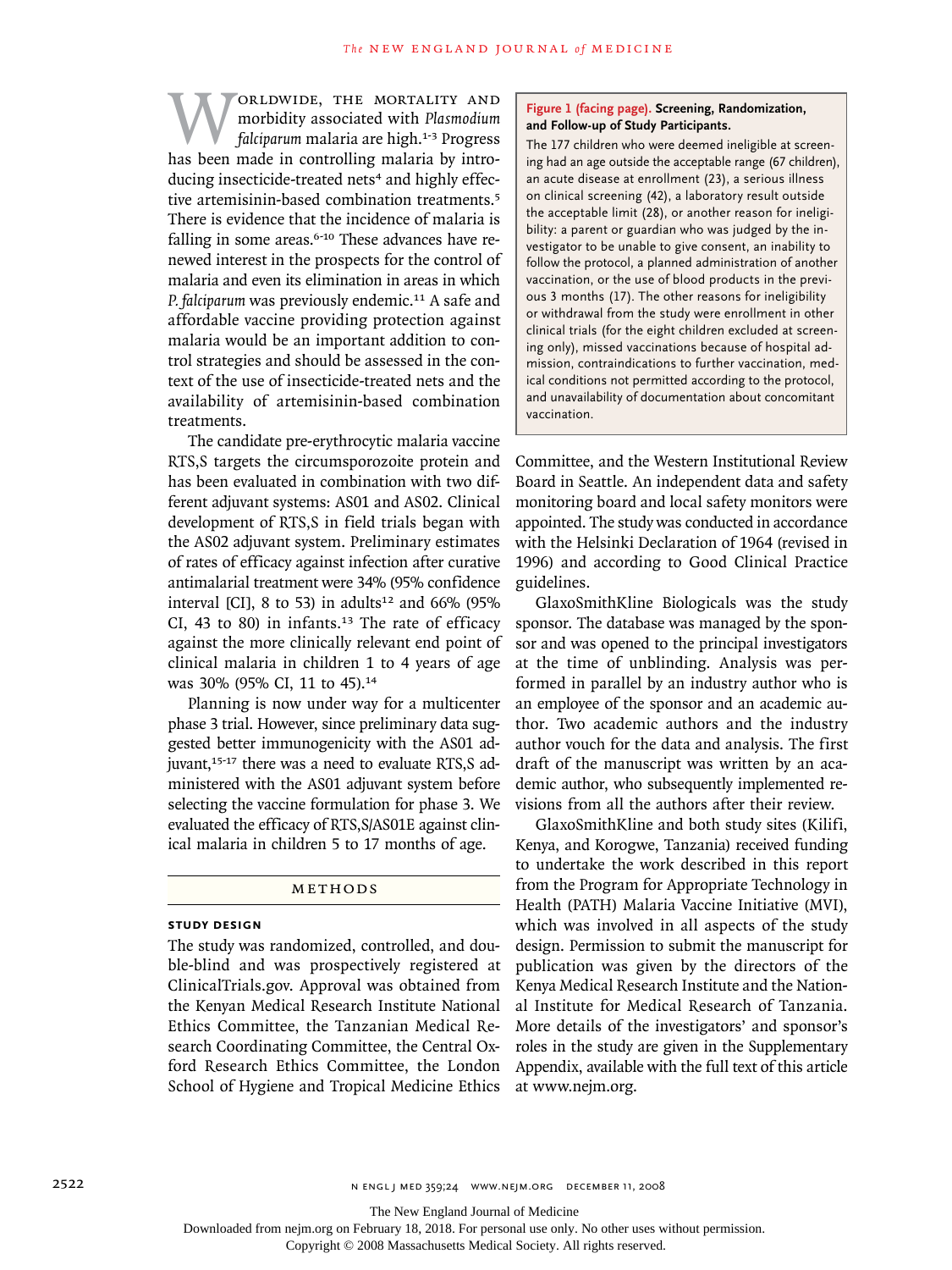#### RTS,S/AS01E Vaccine against Malaria in Children



The New England Journal of Medicine

Downloaded from nejm.org on February 18, 2018. For personal use only. No other uses without permission.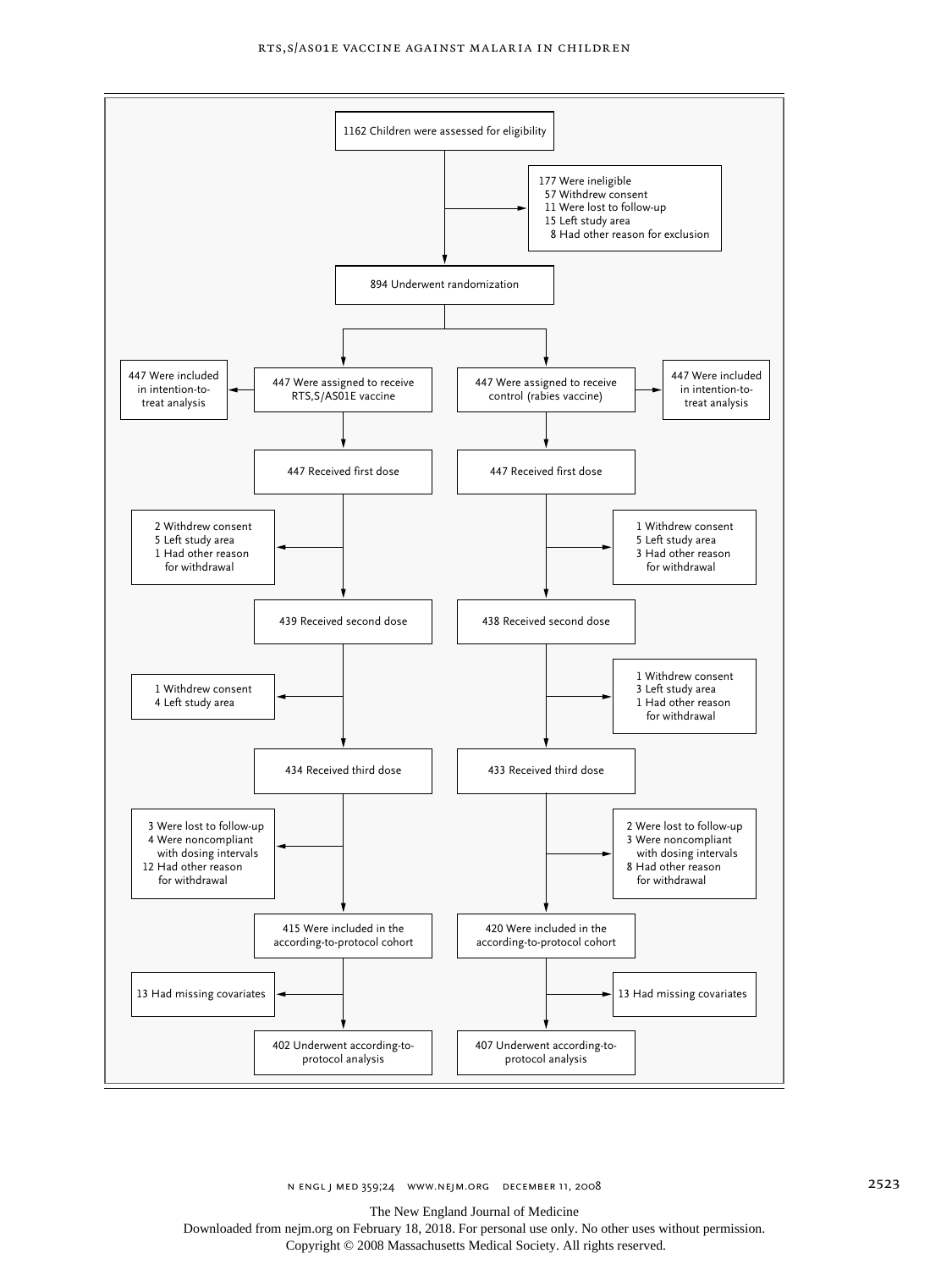#### **Study Participants**

We randomly assigned children to receive either the candidate malaria vaccine or a licensed rabies vaccine in a 1:1 ratio at the two study sites (for more details, see the Supplementary Appendix). Vaccinations took place over a 6-month period from March through August 2007. Active surveillance for malaria began 2.5 months after the first vaccination and continued throughout the followup period. Venous-blood samples were taken to screen for eligibility, 3 months after the first vaccination as well as in March 2008 (irrespective of the time of recruitment). The study was unblinded at the time of the final blood test, in March 2008. Hence, the duration of follow-up varied according to the time of recruitment, between 4.5 and 10.5 months (mean, 7.9). A locked database containing data collected through the time of the final blood test was unblinded and the data were analyzed in August 2008. The database of adverse events collected up to August 4, 2008, was locked, and the data were analyzed in August 2008.

The participating children were 5 to 17 months of age at the time of the first vaccination, were healthy, and were residents of the study area. Details of the screening are given in the Supplementary Appendix. Written informed consent in an appropriate language (Swahili, Chonyi, or Giriama) was obtained from each child's parent (or parents) or guardian before the study procedures were initiated. Nonliterate parents indicated consent using a thumbprint, and a signature was obtained from a literate witness.

#### **Vaccines**

Children were randomly assigned to receive three doses of RTS,S/AS01E or three doses of a human diploid-cell rabies vaccine (rabies vaccine BP, Sanofi-Pasteur). Both vaccines were administered intramuscularly in the deltoid, with one dose given each month for 3 months. Further details about the vaccines are given in the Supplementary Appendix.

#### **Randomization and Vaccination**

The RTS,S/AS01E and rabies vaccines were packaged in identical boxes labeled with treatment numbers from a randomization list generated at GlaxoSmithKline Biologicals in Rixensart, Belgium, and then shipped to the trial sites. Block randomization was used, with stratification according to study site. Subjects were assigned treatment numbers on the basis of order of attendance

at the clinic. Boxes containing the assigned vaccine were opened out of sight of the investigators who evaluated the study end points, the study subjects, and their parents or guardians. The syringe used to draw up the vaccine was masked. Personnel preparing the vaccines were aware of the treatment assignments but took no other part in study-related procedures and were instructed not to reveal the assignments to either the parents or guardians of the study subjects or the investigators.

### **Monitoring for Episodes of Clinical Malaria**

The primary end point was a clinical episode of malaria, defined as an axillary temperature of 37.5°C or higher with a *P. falciparum* density of more than 2500 parasites per microliter. The presence of any falciparum parasitemia density with a temperature of 37.5°C or higher was a secondary end point.

Active surveillance was performed through weekly visits by field-workers to the home to identify febrile children. Passive surveillance was performed by field-workers and by personnel in the local health facilities. Further details of these visits, as well as safety assessments and laboratory methods, are described in the Supplementary Appendix. The implementation of active surveillance was unintentionally delayed by 3 months in Korogwe, but passive surveillance was conducted during this period.

### **Statistical Analysis**

The study was designed to have a statistical power of 90% to detect a 30% efficacy rate, at a significance level of 0.05, based on a projected malaria incidence of 36% among children receiving the rabies-vaccine doses during a 4-month surveillance period. This design required 800 subjects who could be evaluated, with a total enrollment of 890 subjects to allow for loss to follow-up. Before the beginning of the study, it was planned that the number of episodes of clinical malaria would be monitored in real time and that unblinding of the data would be delayed if fewer than 245 episodes had been recorded by the time this number was reached. In fact, the rates of malaria were considerably lower than expected. The unblinding was delayed, but by the time the transmission season was ending, just over 100 episodes had been recorded. We believed that the target of 245 episodes would not be reached in the near future, and the trial was therefore un-

Downloaded from nejm.org on February 18, 2018. For personal use only. No other uses without permission.

The New England Journal of Medicine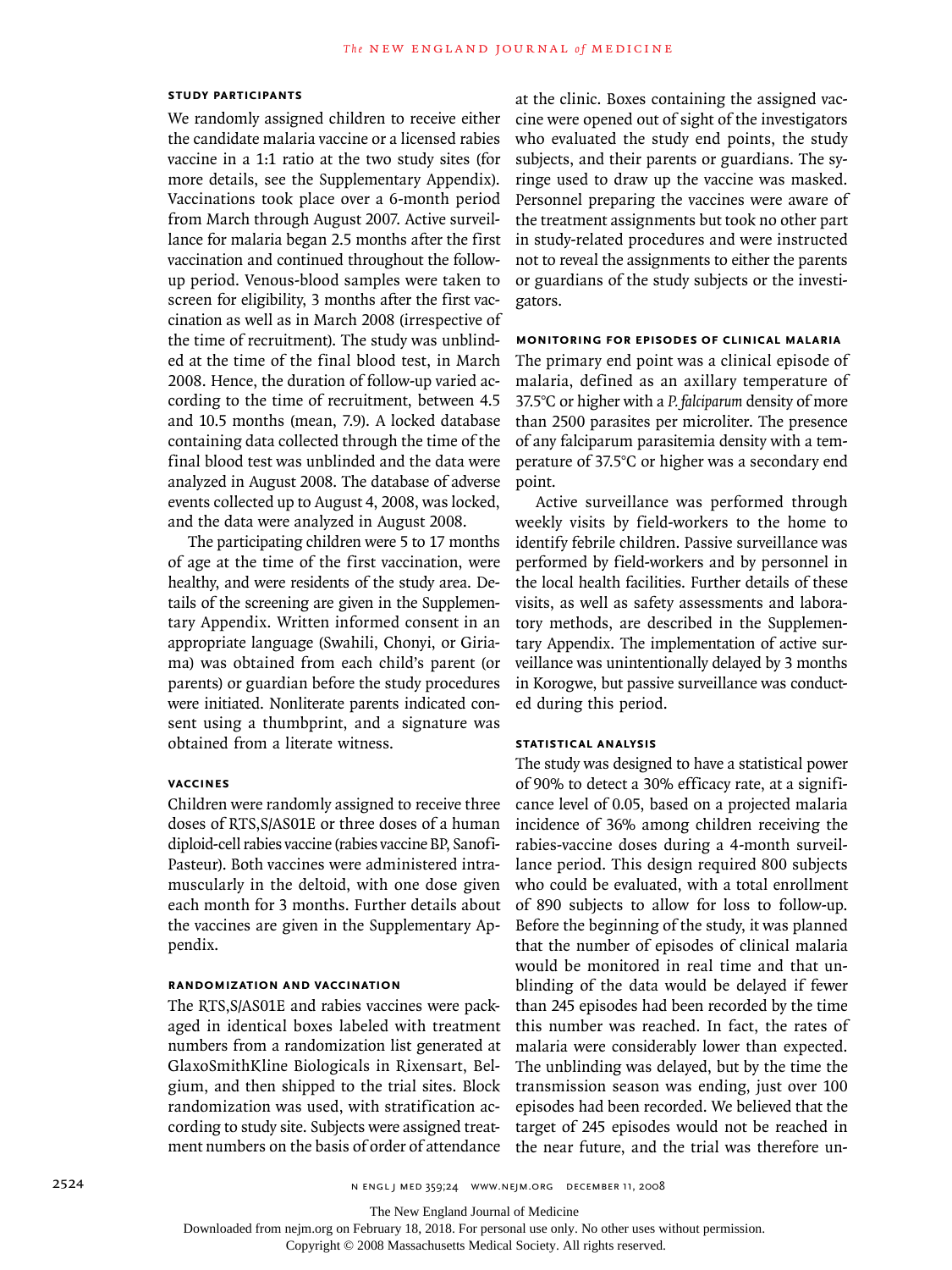blinded on August 4, 2008, after discussion among the investigators, sponsors, regulatory authorities, and data and safety monitoring board.

An analysis plan was agreed on by the data and safety monitoring board, sponsor, and investigators before the unblinding. The primary analysis was an estimate of the hazard ratio for the first or only episode of malaria involving fever and a parasite density above 2500 per microliter (the primary end point) for the group that received the RTS,S/AS01E vaccine as compared with the control group in the according-to-protocol cohort. Secondary analyses included episodes of malaria involving any parasitemia density with fever (a secondary end point) in the accordingto-protocol cohort, as well as cases qualifying as primary and secondary end points in the intention-to-treat cohort (i.e., all children randomly assigned to receive vaccinations) and multiple episodes of malaria (analyzed by means of Poisson regression). The period for the according-toprotocol analysis was 2 weeks after the last vaccination until the final blood test. The period for the intention-to-treat analysis was the time from the first vaccination until the final blood test. More details are given in the Supplementary Appendix.

The effect of anticircumsporozoite antibodies on the risk of clinical malaria was examined with the use of titers measured 1 month after the third dose. Log-transformed titers (with undetectable levels scored as a value that was half the lower limit of detection) were used as a continuous variable in an adjusted Cox regression analysis for the children receiving the RTS,S/AS01E vaccine.

Safety data are presented for the intention-totreat cohort, and efficacy data are presented for both the according-to-protocol cohort and the intention-to-treat cohort. Data were analyzed from the time of the first vaccination until the time of two vaccine groups (Table 1). the final blood test for efficacy, but all the available safety data up to August 4, 2008 (the time of unblinding), were analyzed. Serious adverse events are described with the use of the preferred terms from the Medical Dictionary for Regulatory Activities (MedDRA).<sup>18</sup>

# R esult s

A total of 1162 children were screened; 894 were randomly assigned to a study group and received at least one vaccination, and data for 809 were

| Table 1. Baseline Characteristics of the Subjects, According to Vaccine Group. |                             |                              |  |  |  |
|--------------------------------------------------------------------------------|-----------------------------|------------------------------|--|--|--|
| Characteristic                                                                 | RTS, S/AS01E<br>$(N = 447)$ | <b>Rabies</b><br>$(N = 447)$ |  |  |  |
| Mean age - mo                                                                  | 11.4                        | 11.3                         |  |  |  |
| $Sex - no.$ (%)                                                                |                             |                              |  |  |  |
| Female                                                                         | 230 (51)                    | 222 (50)                     |  |  |  |
| Male                                                                           | 217 (49)                    | 225 (50)                     |  |  |  |
| Site - no. (%)                                                                 |                             |                              |  |  |  |
| Kilifi, Kenya                                                                  | 223 (50)                    | 224 (50)                     |  |  |  |
| Korogwe, Tanzania                                                              | 224 (50)                    | 223 (50)                     |  |  |  |
| Geographic cluster - no. (%)                                                   |                             |                              |  |  |  |
| Kilifi, Kenya                                                                  |                             |                              |  |  |  |
| Junju West                                                                     | 63 (14)                     | 48 (11)                      |  |  |  |
| Junju East                                                                     | 52(12)                      | 58(13)                       |  |  |  |
| Pingilikani South                                                              | 54 (12)                     | 60 (13)                      |  |  |  |
| Pingilikani North                                                              | 54 (12)                     | 58 (13)                      |  |  |  |
| Korogwe, Tanzania                                                              |                             |                              |  |  |  |
| Ngombezi                                                                       | 41(9)                       | 39(9)                        |  |  |  |
| Makuyuni                                                                       | 152 (34)                    | 150 (34)                     |  |  |  |
| Mbagai                                                                         | 31(7)                       | 34(8)                        |  |  |  |
| Distance to dispensary - no. (%)                                               |                             |                              |  |  |  |
| < 5 km                                                                         | 299 (67)                    | 290 (65)                     |  |  |  |
| 5-10 km                                                                        | 122 (27)                    | 131 (29)                     |  |  |  |
| $>10$ km                                                                       | 26(6)                       | 26(6)                        |  |  |  |
| Bed net - no. $(%)$                                                            |                             |                              |  |  |  |
| None                                                                           | 80(18)                      | 95(21)                       |  |  |  |
| Treated, with no holes                                                         | 103(23)                     | 99 (22)                      |  |  |  |
| Treated, with holes                                                            | 85 (19)                     | 69 (15)                      |  |  |  |
| Untreated, with no holes                                                       | 57 (13)                     | 54 (12)                      |  |  |  |
| Untreated, with holes                                                          | 95(21)                      | 108(24)                      |  |  |  |
| Missing data                                                                   | 27(6)                       | 22 (5)                       |  |  |  |

included in the according-to-protocol analysis of efficacy (Fig. 1). The demographic characteristics of the participants were balanced between the

#### **Efficacy**

In the according-to-protocol analysis (of data over a mean of 8 months of follow-up, beginning 2 weeks after the final vaccination), the cumulative incidence of the first or only malarial episode, as defined for the primary end point, was 8% (32 of 402 subjects) in the group that received the RTS,S/AS01E vaccine, as compared with 16% (66 of 407 subjects) in the group that received the rabies vaccine. Cox regression provided an adjusted efficacy of 53% (95% CI, 28 to 69; P<0.001)

The New England Journal of Medicine

Downloaded from nejm.org on February 18, 2018. For personal use only. No other uses without permission.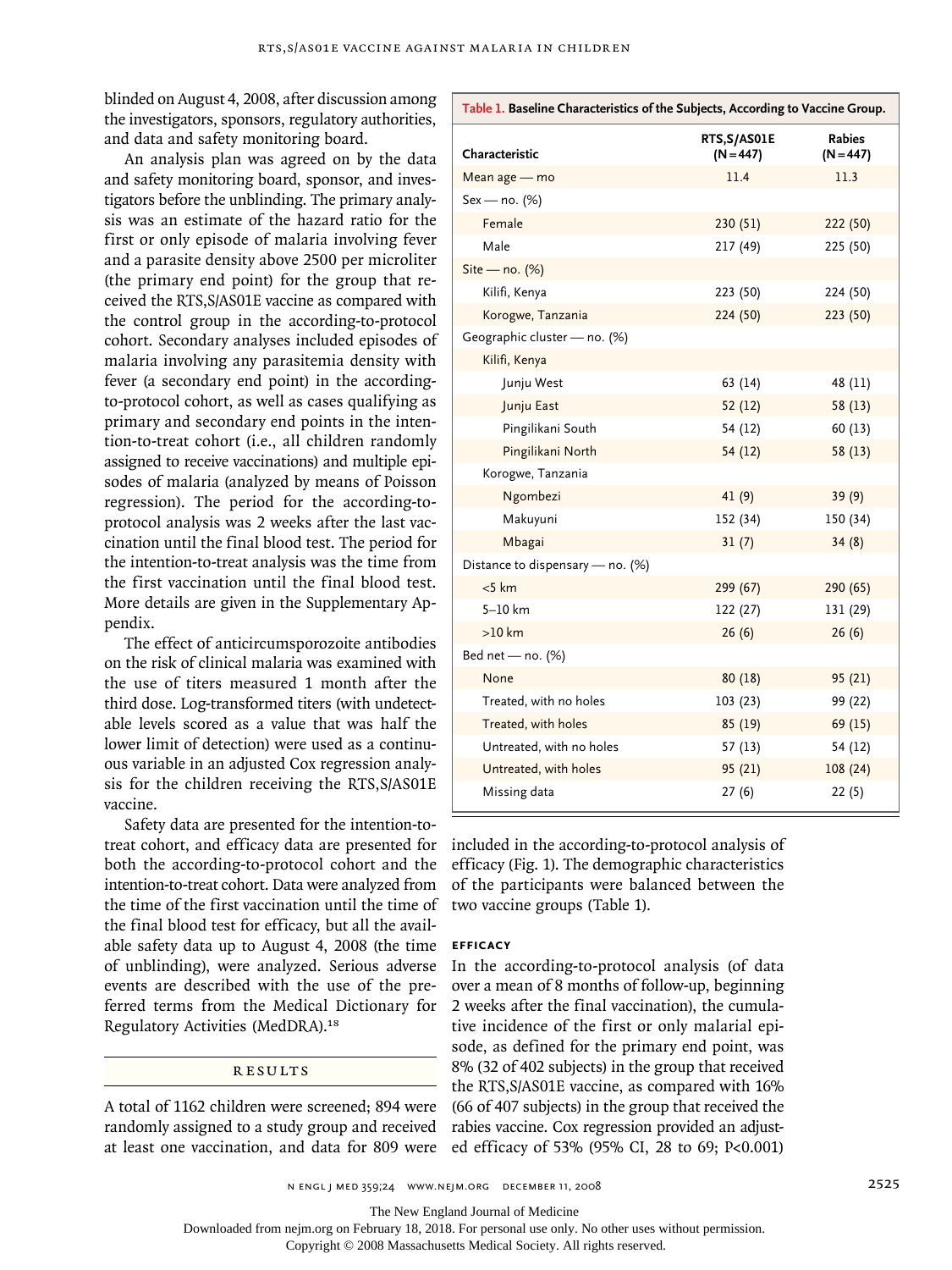and an unadjusted efficacy of 55% (95% CI, 31 to In the intention-to-treat analysis, 6 of the 447 70; P<0.001) (Fig. 2).

In the intention-to-treat analysis (of data collected over a mean of 10.5 months of follow-up, beginning with the first vaccination), the cumulative incidence of the first or only episode meeting the criteria for the primary end point was 9% (42 of 447 subjects) in the group receiving the RTS,S/AS01E vaccine and 17% (78 of 447) in the group receiving the rabies vaccine, with an unadjusted efficacy rate of 49% (95% CI, 26 to 65; P<0.001) on the basis of Cox regression.

In the according-to-protocol analysis, 6 of 402 subjects in the RTS,S/AS01E group (1%) and 14 of 407 subjects in the rabies-vaccine group (3%) had more than one episode of clinical malaria.

subjects in the RTS, S/AS01E group (1%) and 17 of 447 in the rabies-vaccine group (4%) had more than one clinical episode. The rate of efficacy against all clinical episodes meeting the criteria for the primary end point was 56% (95% CI, 31 to 72; P<0.001) for the RTS,S/AS01E vaccine on the basis of Poisson regression, which was similar to the rate of efficacy against first or only episodes. The results of the intention-to-treat analysis were similar (Table 2).

Estimates of efficacy according to the secondary end point of fever with any *P. falciparum* parasitemia density were similar to those according to the primary end point (Table 2). Two cases of parasitemia were identified in the rabies-vaccine



**Figure 2. Kaplan–Meier Estimates of the Time to the First or Only Episode of Clinical Malaria.** 

Authority of the Constitution

Clinical malaria was defined as fever with a parasite count of more than 2500 per microliter. Panel A shows data for the according-to-protocol analysis, beginning 2 weeks after the last vaccination; Panel B shows data for the intention-totreat analysis, beginning at the time of the first vaccination. P values were calculated with the use of the log-rank test.

RETAKE

1st

Downloaded from nejm.org on February 18, 2018. For personal use only. No other uses without permission.

Bejon<br>Bejon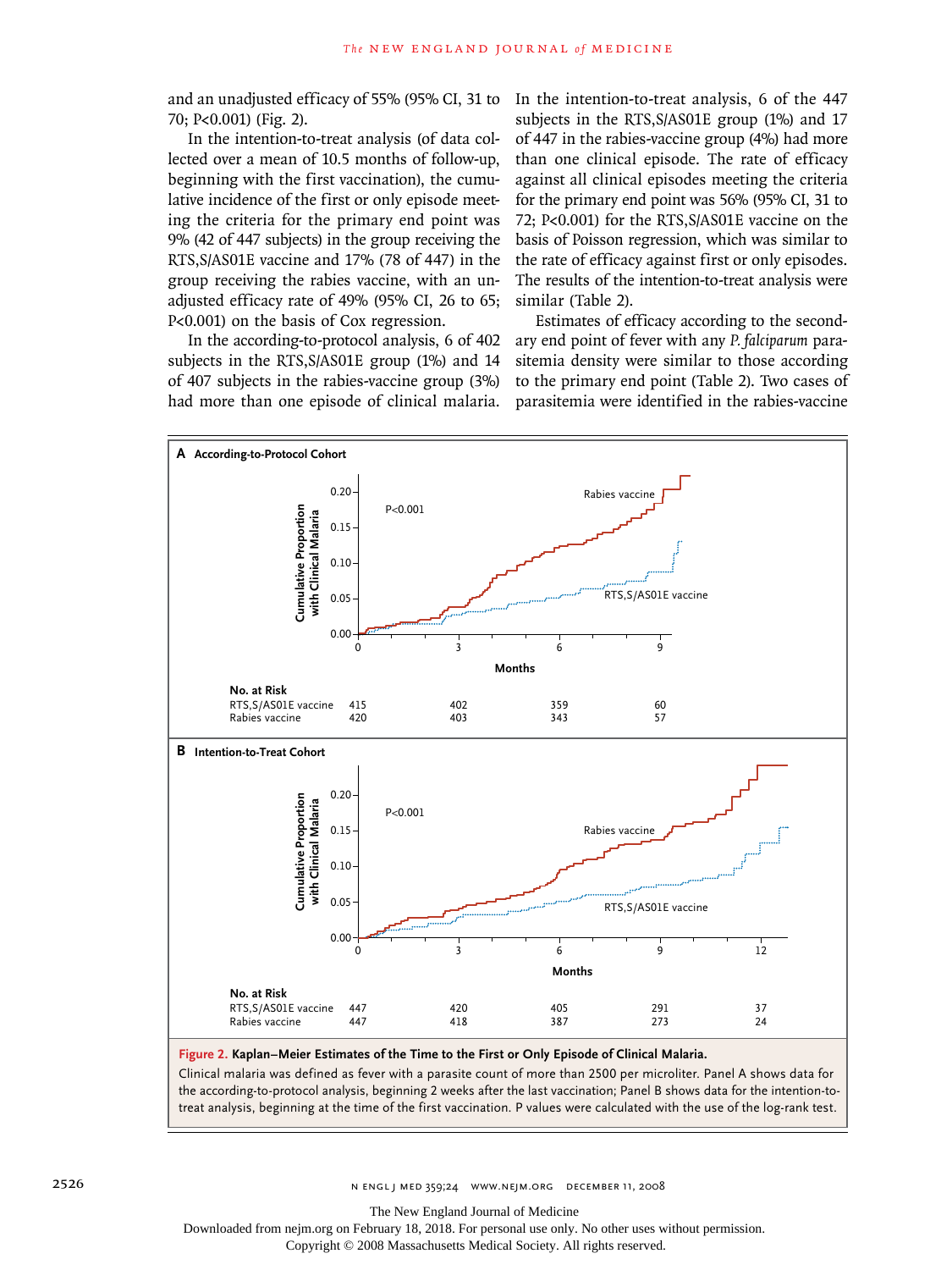| Table 2. Efficacy of the RTS, S/ASO1E Vaccine against Episodes of Clinical Malaria.*                                                                                                                                                                                                                                                                                                                                                                                                                                                                    |                   |                      |                      |               |                   |                    |                      |               |                   |                |                                                                                                                                        |                |
|---------------------------------------------------------------------------------------------------------------------------------------------------------------------------------------------------------------------------------------------------------------------------------------------------------------------------------------------------------------------------------------------------------------------------------------------------------------------------------------------------------------------------------------------------------|-------------------|----------------------|----------------------|---------------|-------------------|--------------------|----------------------|---------------|-------------------|----------------|----------------------------------------------------------------------------------------------------------------------------------------|----------------|
| Episode                                                                                                                                                                                                                                                                                                                                                                                                                                                                                                                                                 |                   | RTS, S/ASOIE Vaccine |                      |               |                   | Rabies Vaccine     |                      |               | Adjusted Efficacy |                | Unadjusted Efficacy                                                                                                                    |                |
|                                                                                                                                                                                                                                                                                                                                                                                                                                                                                                                                                         | Subjects<br>No.of | Episodes<br>No. of   | Person-Yr<br>at Risk | Event<br>Rate | Subjects<br>No.of | Episodes<br>No. of | Person-Yr<br>at Risk | Event<br>Rate | % (95% CI)        | <b>P</b> Value | % (95% CI)                                                                                                                             | <b>P</b> Value |
| According-to-protocol analysis                                                                                                                                                                                                                                                                                                                                                                                                                                                                                                                          |                   |                      |                      |               |                   |                    |                      |               |                   |                |                                                                                                                                        |                |
| First or only episode                                                                                                                                                                                                                                                                                                                                                                                                                                                                                                                                   |                   |                      |                      |               |                   |                    |                      |               |                   |                |                                                                                                                                        |                |
| >2500 parasites/µl                                                                                                                                                                                                                                                                                                                                                                                                                                                                                                                                      | 402               | 32                   | 245                  | 0.13          | 407               | 66                 | 239                  | 0.28          | 53 (28-69)        | < 0.001        | 55 (31-70)                                                                                                                             | < 0.001        |
| >0 parasites/µ                                                                                                                                                                                                                                                                                                                                                                                                                                                                                                                                          | 402               | 33                   | 245                  | 0.13          | 407               | 20                 | 237                  | 0.30          | $55(31-70)$       | 0.001          | $57(34-71)$                                                                                                                            | 0.001          |
| All multiple episodes                                                                                                                                                                                                                                                                                                                                                                                                                                                                                                                                   |                   |                      |                      |               |                   |                    |                      |               |                   |                |                                                                                                                                        |                |
| >2500 parasites/µl                                                                                                                                                                                                                                                                                                                                                                                                                                                                                                                                      | 402               | 38                   | 254                  | 0.15          | 407               | 86                 | 255                  | 0.34          | $56(31-72)$       | 0.001          | $58(34-73)$                                                                                                                            | 0.001          |
| $>0$ parasites/ $\mu$                                                                                                                                                                                                                                                                                                                                                                                                                                                                                                                                   | 402               | 40                   | 254                  | 0.16          | 407               | $\overline{5}$     | 255                  | 0.37          | $58(35-73)$       | < 0.001        | $60(37-74)$                                                                                                                            | < 0.001        |
| Intention-to-treat analysis                                                                                                                                                                                                                                                                                                                                                                                                                                                                                                                             |                   |                      |                      |               |                   |                    |                      |               |                   |                |                                                                                                                                        |                |
| First or only episode                                                                                                                                                                                                                                                                                                                                                                                                                                                                                                                                   |                   |                      |                      |               |                   |                    |                      |               |                   |                |                                                                                                                                        |                |
| >2500 parasites/µl                                                                                                                                                                                                                                                                                                                                                                                                                                                                                                                                      | 447               | 42                   | 351                  | 0.12          | 447               | $\overline{78}$    | 339                  | 0.23          |                   |                | 49 (26-65)                                                                                                                             | 0.001          |
| $>0$ parasites/ $\mu$                                                                                                                                                                                                                                                                                                                                                                                                                                                                                                                                   | 447               | 47                   | 349                  | 0.13          | 447               | ವ                  | 337                  | 0.24          |                   |                | 45 (21-62)                                                                                                                             | 0.001          |
| All multiple episodes                                                                                                                                                                                                                                                                                                                                                                                                                                                                                                                                   |                   |                      |                      |               |                   |                    |                      |               |                   |                |                                                                                                                                        |                |
| $>$ 2500 parasites/ $\mu$                                                                                                                                                                                                                                                                                                                                                                                                                                                                                                                               | 447               | $\overline{49}$      | 364                  | 0.13          | 447               | 107                | 365                  | 0.29          |                   |                | 54 (31-69)                                                                                                                             | 0.001          |
| >0 parasites/µ                                                                                                                                                                                                                                                                                                                                                                                                                                                                                                                                          | 447               | 57                   | 364                  | 0.16          | 447               | 117                | 365                  | 0.32          |                   |                | $50(26-67)$                                                                                                                            | 0.001          |
| by dividing the number of episodes by the person-years at risk. The according-to-protocol analysis was adjusted for the covariates use or nonuse of insecticide-treated net, age, distance<br>from the dispensary, and village; data collection for this analysis began 2 weeks after the last vaccination and ended with the final blood test. The intention-to-treat analysis was unad<br>justed, and data collection began with the first vaccination and ended with the final blood test<br>Percentage efficacy was calculated by means of a C<br>× |                   |                      |                      |               |                   |                    |                      |               |                   |                | ox regression model for the risk of first episodes and a Poisson regression model for multiple episodes. The event rate was calculated |                |

n engl j med 359;24 www.nejm.org december 11, 2008 2527 2527

The New England Journal of Medicine

Downloaded from nejm.org on February 18, 2018. For personal use only. No other uses without permission.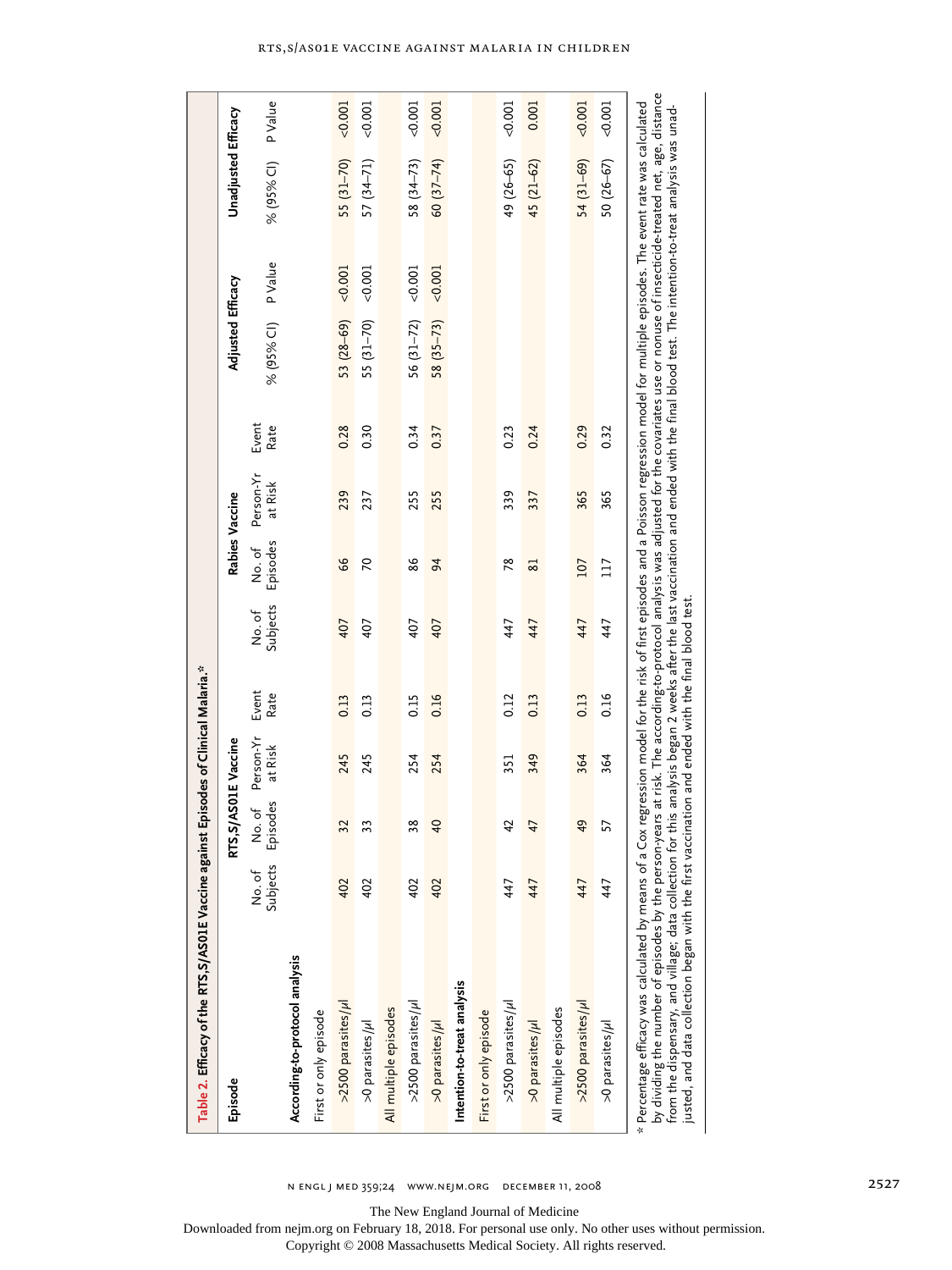group when clinicians, responding to the concerns of the parents, believed a malaria test was warranted despite the absence of fever. Including these two cases did not change the results appreciably. Estimates of efficacy were similar at each site (in Kilifi, 55%; 95% CI, 25 to 73; P=0.002; and in Korogwe, 56%; 95% CI, 4 to 80; P=0.04).

Asymptomatic parasitemia was detected infrequently at the time of the final blood test (in 2% of subjects in the RTS,S/AS01E group and 3% of those in the rabies-vaccine group), and the mean hemoglobin level was similar in the two vaccine groups (10.3 g per deciliter and 10.4 g per deciliter, respectively; P=0.22).

### **Safety**

In all, 47 of the 447 children receiving the RTS,S/

AS01E vaccine had one or more serious adverse values between the two treatment groups. No events (11%; 95% CI, 8 to 14), as did 82 of the 447 children receiving the rabies vaccine (18%; 95% CI, 15 to 22). The lower rate of serious adverse events in the RTS,S/AS01E group was only partly accounted for by a reduction in admissions related to falciparum malaria. A total of 51 MedDRApreferred terms were used to describe the serious adverse events. The numbers of children with the three most common diagnoses and those with serious adverse events not related to malaria are shown according to vaccine group in Table 3. Less-common serious adverse events (those occurring fewer than 10 times per group) are not shown, but there was no obvious imbalance between the two groups in the rates of these events. Laboratory safety tests did not reveal any significant difference in the frequency of out-of-range

| Table 3. Incidence of Adverse Events (AEs) and Serious Adverse Events (SAEs) in the Intention-to-Treat Cohort, According to the Vaccine Group.* |                             |                  |                             |                  |  |
|-------------------------------------------------------------------------------------------------------------------------------------------------|-----------------------------|------------------|-----------------------------|------------------|--|
| <b>Events</b>                                                                                                                                   |                             | RTS, S/AS01E     | <b>Rabies</b>               |                  |  |
|                                                                                                                                                 | No. of Subjects<br>or Doses | Percent (95% CI) | No. of Subjects<br>or Doses | Percent (95% CI) |  |
| SAEs, per-subject analysis                                                                                                                      | $N = 447$                   |                  | $N = 447$                   |                  |  |
| Any                                                                                                                                             | 47                          | $11(8-14)$       | 82                          | $18(15-22)$      |  |
| In absence of Plasmodium falciparum infection                                                                                                   | 41                          | $9(8-14)$        | 61                          | $14(11-17)$      |  |
| Pneumonia                                                                                                                                       | 18                          | $4(2-6)$         | 26                          | $6(4-8)$         |  |
| Gastroenteritis                                                                                                                                 | 10                          | $2(1-4)$         | 21                          | $5(3-7)$         |  |
| P. falciparum infection                                                                                                                         | $\overline{7}$              | $2(1-3)$         | 21                          | $5(3-7)$         |  |
| Death                                                                                                                                           | 1                           | $-1(0-1)$        | $\mathbf{1}$                | $-1(0-1)$        |  |
| Related to vaccination                                                                                                                          | $\mathbf{1}$                | $-1(0-1)$        | $\mathbf 0$                 | $0(0-1)$         |  |
| Unsolicited AE, per-subject analysis                                                                                                            | $N = 447$                   |                  | $N = 447$                   |                  |  |
| Any                                                                                                                                             | 349                         | 78 (74-82)       | 332                         | 74 (70-78)       |  |
| Gastroenteritis                                                                                                                                 | 103                         | $23(19-27)$      | 83                          | $19(15-23)$      |  |
| Pneumonia                                                                                                                                       | 152                         | $34(30-39)$      | 143                         | $32(28-37)$      |  |
| Upper respiratory tract infection                                                                                                               | 81                          | $18(15-22)$      | 57                          | $13(10-16)$      |  |
| Impetigo                                                                                                                                        | 27                          | $6(4-9)$         | 20                          | $5(3-7)$         |  |
| Lower respiratory tract infection                                                                                                               | 27                          | $6(4-9)$         | 28                          | $6(4-9)$         |  |
| Rhinitis                                                                                                                                        | 27                          | $6(4-9)$         | 19                          | $4(3-7)$         |  |
| Severity grade 3                                                                                                                                | 36                          | $8(6-11)$        | 51                          | $11(9-15)$       |  |
| Solicited local AEs, per-dose analysis                                                                                                          | $N = 1320$                  |                  | $N = 1320$                  |                  |  |
| Pain                                                                                                                                            |                             |                  |                             |                  |  |
| Any                                                                                                                                             | 172                         | $13(11-15)$      | 157                         | $12(10-14)$      |  |
| Severity grade 3                                                                                                                                | 0                           | $0(0-0)$         | $\mathbf 0$                 | $0(0-0)$         |  |
| Swelling                                                                                                                                        |                             |                  |                             |                  |  |
| Any                                                                                                                                             | 34                          | $3(2-4)$         | 16                          | $1(1-2)$         |  |
| Severity grade 3                                                                                                                                | 3                           | $-1(0-1)$        | $\mathbf 0$                 | $0(0-0)$         |  |

The New England Journal of Medicine

Downloaded from nejm.org on February 18, 2018. For personal use only. No other uses without permission.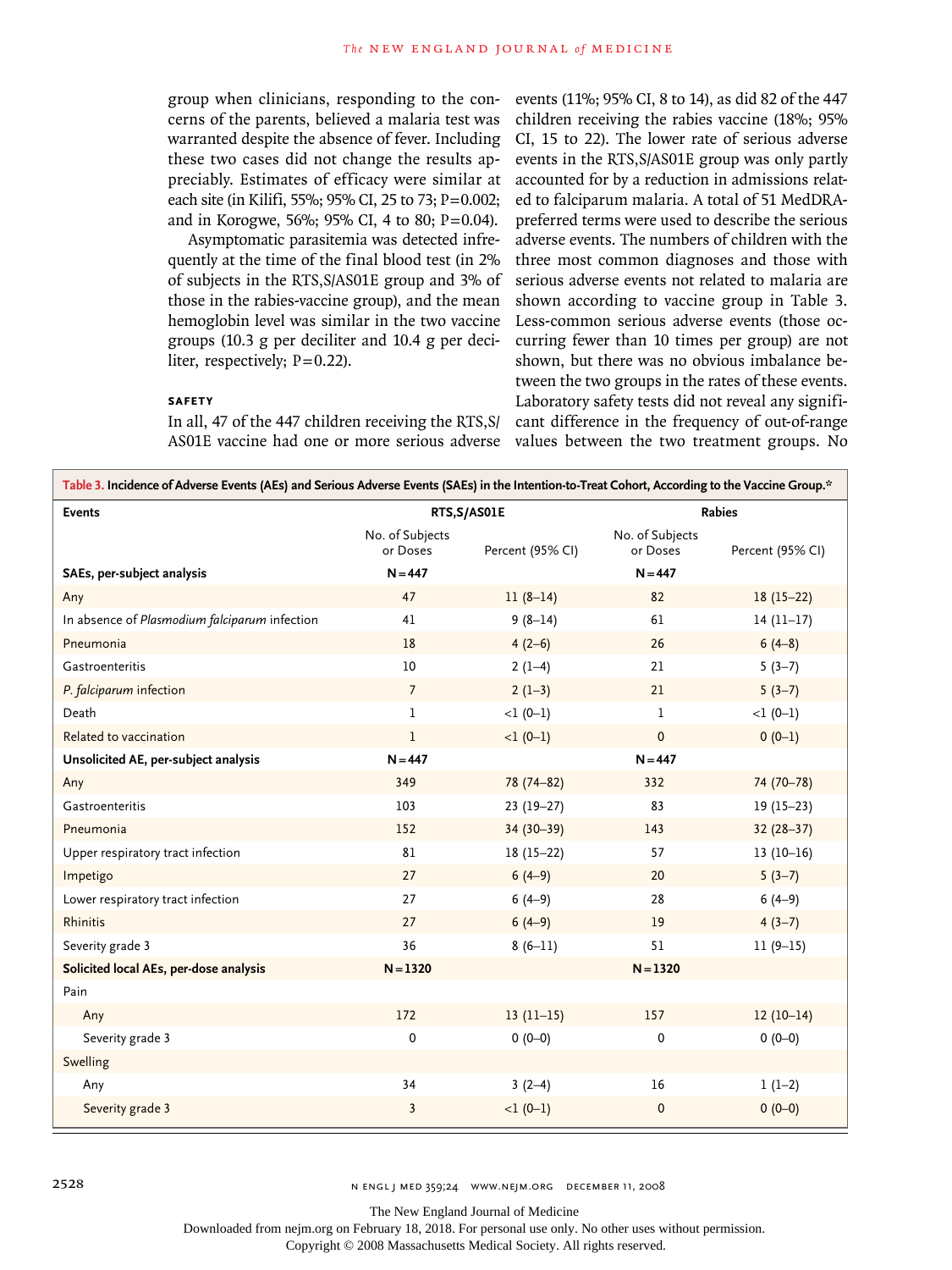| Table 3. (Continued.)                     |                             |                  |                             |                  |
|-------------------------------------------|-----------------------------|------------------|-----------------------------|------------------|
| Events                                    | RTS, S/AS01E                |                  | <b>Rabies</b>               |                  |
|                                           | No. of Subjects<br>or Doses | Percent (95% CI) | No. of Subjects<br>or Doses | Percent (95% CI) |
| Solicited systemic AEs, per-dose analysis | $N = 1320$                  |                  | $N = 1318$                  |                  |
| <b>Drowsiness</b>                         |                             |                  |                             |                  |
| Any                                       | 81                          | $6(5-8)$         | 64                          | $5(4-6)$         |
| Severity grade 3                          | $\mathbf{0}$                | $0(0-0)$         | 1                           | $<1(0-0)$        |
| Related to vaccination                    | 69                          | $5(4-7)$         | 60                          | $5(4-6)$         |
| Irritability                              |                             |                  |                             |                  |
| Any                                       | 59                          | $5(3-6)$         | 21                          | $2(1-2)$         |
| Severity grade 3                          | $\mathbf{0}$                | $0(0-0)$         | $\mathbf{0}$                | $0(0-0)$         |
| Related to vaccination                    | 44                          | $3(2-4)$         | 16                          | $1(1-2)$         |
| Loss of appetite                          |                             |                  |                             |                  |
| Any                                       | 64                          | $5(4-6)$         | 43                          | $3(2-4)$         |
| Severity grade 3                          | $\mathbf{0}$                | $0(0-0)$         | $\overline{2}$              | $-1(0-1)$        |
| Related to vaccination                    | 29                          | $2(2-3)$         | 16                          | $1(1-2)$         |
| Fever <sup>+</sup>                        |                             |                  |                             |                  |
| Any                                       | 149                         | $11(10-13)$      | 409                         | $31(29-34)$      |
| Severity grade 3                          | 5                           | $-1(0-1)$        | 12                          | $1(1-2)$         |
| Related to vaccination                    | 132                         | $10(8-12)$       | 396                         | $30(28-33)$      |

\* The three most common severe adverse events (SAEs) are listed individually, as are unsolicited adverse events (AEs) (those reported by parents spontaneously rather than in response to questions from field-workers) occurring in more than 5% of children in each group. SAEs are reported for the period from the first dose of vaccine until the unblinding of the database on August 4, 2008. Unsolicited AEs were recorded during the first 30 days (including the day of vaccination). Local AEs and solicited systemic AEs are reported for the first 7 days (including the day of vaccination) after each of the three vaccinations. Data on events reported per vaccine dose were available for the 447 subjects receiving the first dose in each group, for the 439 subjects in the RTS,S/AS01E group and the 438 in the rabies-vaccine group who received the second dose, and for the 434 subjects in the RTS,S/AS01E group and the 433 in the rabies-vaccine group who received the third dose — for a total of 1320 and 1318 doses in the respective groups.

† Fever was defined as an axillary temperature of 37.5°C or greater.

out-of-range values were considered to be related to vaccination.

Between the time of the first vaccination and the time of unblinding, one episode in the RTS,S/AS01E group met the criteria for severe malaria, as compared with eight episodes of severe malaria among seven children in the rabiesvaccine group. Of the children with severe malaria, two had cerebral malaria, one had severe anemia, and the remaining five had other types of severe malaria (defined in the Supplementary Appendix). All children treated for acute malarial infection recovered without sequelae.

One serious adverse event was judged to be related to vaccine: a simple febrile seizure, observed 1 day after vaccination with RTS,S/AS01E. The seizure terminated spontaneously, and there hours afterward. Despite the facilitated access to medical care during the study, two children died (one at home and one while being brought to the dispensary), with no clinical evaluation. One child, who had been vaccinated 9 months earlier with RTS,S/AS01E, had generalized convulsions and loss of consciousness. Traditional medicine was used, but the child died without being brought to the health center. The other child, who had been given the rabies vaccine and was subsequently withdrawn from the study because of the parents' anxiety about the blood sampling, had atypical prolonged seizures, lost consciousness, and died while being brought to the health center. Neither death was judged to be related to the study vaccine.

were no neurologic abnormalities detected 24 the first 7 days after each of the three vaccina-The frequency of local adverse events during

The New England Journal of Medicine

Downloaded from nejm.org on February 18, 2018. For personal use only. No other uses without permission.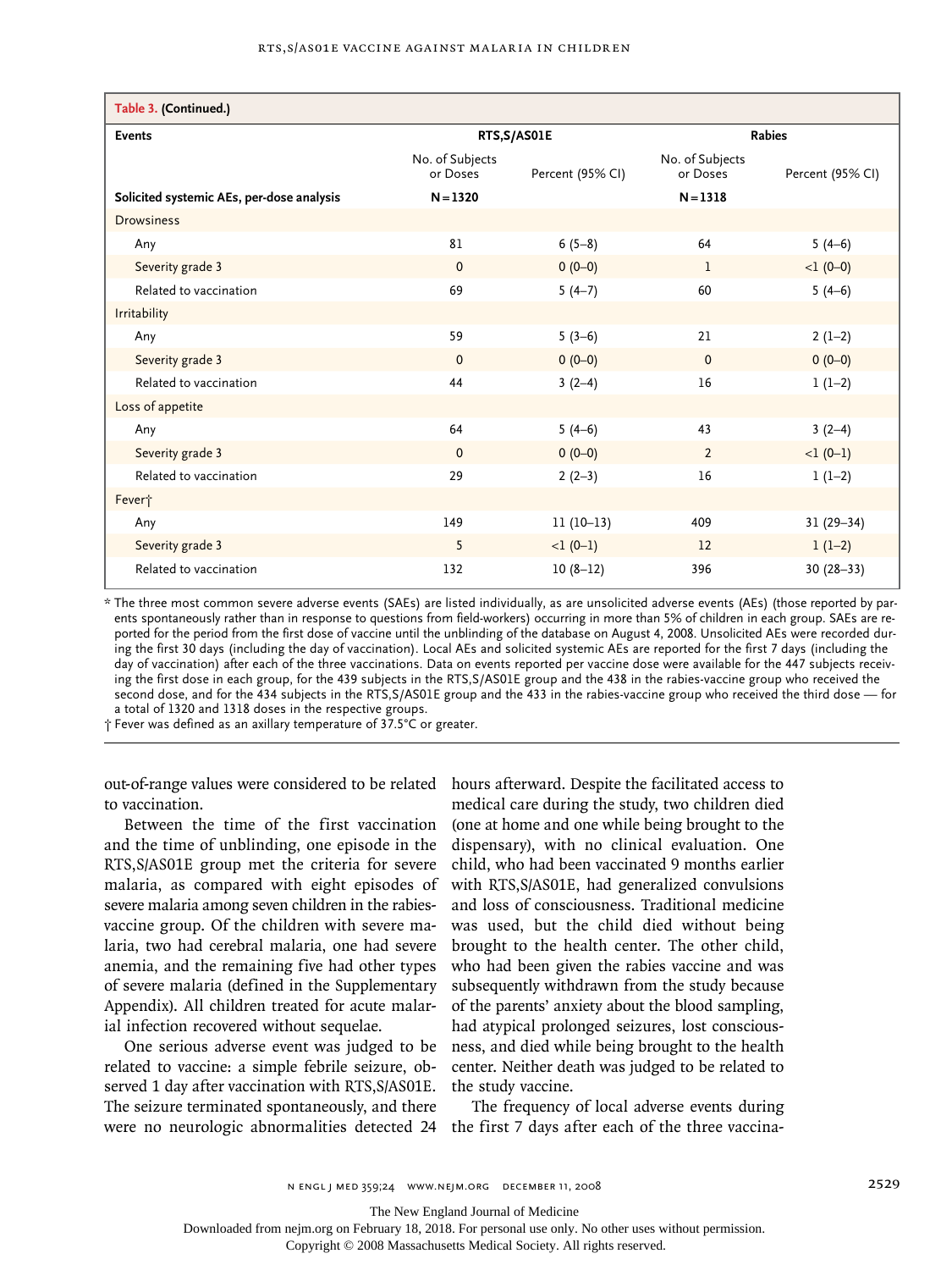tions is shown in Table 3. Unsolicited adverse events (those reported by parents spontaneously rather than in response to questions from fieldworkers) occurring in more than 5% of children per group are also shown. Unsolicited symptoms were recorded during the first 30 days. These were classified according to the MedDRA-preferred term, and 105 preferred terms were assigned. There was no obvious imbalance between the two vaccine groups with respect to these other, less-frequent adverse events, and all were expected events for the population. A total of 77% of children in the RTS,S/AS01E group and 76% of those in the rabies-vaccine group had unsolicited adverse events that were not related to malaria.

#### **Immunogenicity**

The geometric mean titer of anticircumsporozoite antibody 1 month after the third vaccination was 539.6 enzyme-linked immunosorbent assay units (EU) per milliliter (95% CI, 500.7 to 581.6) in the RTS,S/AS01E group, as compared





each box represents the median, the top and bottom of each box represent The box-and-whisker plots show the distribution of anticircumsporozoite and basis according to the point and according to racentation group.<br>When only a horizontal line is shown, it represents the 25th, 50th, and 75th Here they are the most continue to the major term of the start of the start of the start of the percentiles (all of which were identical). Otherwise, the horizontal line within the 25th and 75th percentiles, respectively, and the I bars represent the highest and lowest values within 1.5 times the interquartile range. The circles denote outliers. EU denotes enzyme-linked immunosorbent assay units. antibodies according to time point and according to vaccination group.

with 0.3 EU per milliliter (95% CI, 0.3 to 0.3) in the rabies-vaccine group (with a limit of detection of 0.5 EU per milliliter). The geometric mean titer in the RTS,S/AS01E group had fallen by the time of the final cross-sectional survey at 4.5 to 10.5 months (71.9 EU per milliliter; 95% CI, 66 to 79) but remained higher than in the rabies-vaccine group (0.3 EU per milliliter; 95% CI, 0.2 to 0.3).

There was a wide range of antibody titers after vaccination (Fig. 3), but more than 99% of the children in the RTS,S/AS01E group had detectable anticircumsporozoite titers. There was no evidence that RTS,S/AS01E-vaccinated children with high titers had greater protection against clinical disease than those with lower titers. Each increase by a factor of 10 in the anticircumsporozoite antibody titer (assessed 1 month after the third dose) was associated with an increase in efficacy of 9% (95% CI, −25 to 34; P=0.58).

All children had received the usual course of hepatitis B vaccine, with doses at 6, 10, and 14 weeks of age; the prevalence of hepatitis B virus surface antibody titers above 10 mIU per milliliter was 97% at screening and 100% one month after the third RTS,S/AS01E vaccination. There was no correlation between the hepatitis B virus surface antibody titer at screening and the circumsporozoite titer after vaccination  $(r=0.06,$  $P=0.21$ ), but there was a strong correlation between the hepatitis B virus surface antibody titer at screening and the titer after vaccination  $(r=0.48, P<0.001).$ 

# Discussion

The RTS,S/AS01E malaria vaccine has significant efficacy against clinical malaria in the field in a target group for licensure (i.e., children 5 to 17 months of age). Our estimate of efficacy against clinical malaria for RTS,S given with the AS01 adjuvant system is higher than previous estimates with the use of the AS02 adjuvant system.<sup>14</sup> AS01 is a more immunogenic adjuvant than AS02 in comparative studies.<sup>15-17</sup> The mean antibody titer in our study (539.6 EU per milliliter; 95% CI, 500.7 to 581.6) was higher than the antibody titers induced by RTS,S/AS02D in young infants (199.9 EU per milliliter; 95% CI, 150.9 to 264.7)<sup>13</sup> and in children 1 to 4 years of age (158 EU per milliliter; 95% CI, 142 to  $176$ .<sup>14</sup> The antibody titer was 40 EU per milliliter (95% CI, 36 to 45)

The New England Journal of Medicine

Downloaded from nejm.org on February 18, 2018. For personal use only. No other uses without permission.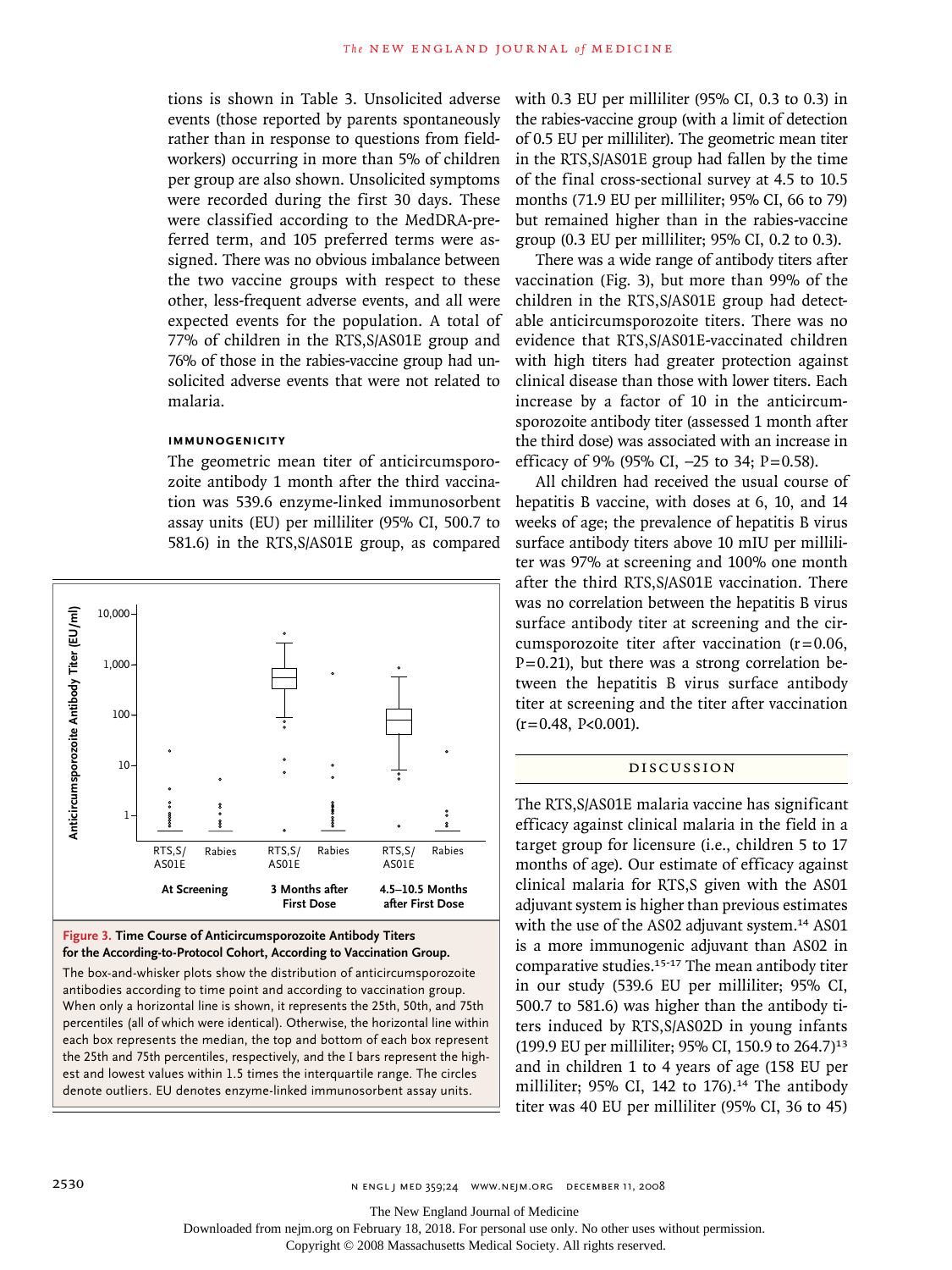in our study, the titer was 71.9 EU per milliliter (95% CI, 65.7 to 78.6) 4.5 to 10.5 months (mean, 8) after vaccination with RTS,S/AS01E.

However, there are other differences between the studies. The intensity of malaria transmission is falling on the East African coast, probably as a result of increasing use of insecticide-treated nets.6,7 We used active and passive case detection rather than passive case detection alone and studied a younger group of children than those in Mozambique.14 In Mozambique, there was 47% efficacy against clinical malaria among children under 2 years of age, as compared with 30% overall efficacy among children 1 to 4 years of age, albeit with wide confidence intervals (15 to 67%) and without a significant interaction between age and vaccine efficacy. Whatever the explanation for the higher efficacy and immunogenicity, our data support the conduct of a phase 3 trial of RTS,S/AS01E.

We detected fewer serious adverse events in children receiving the RTS,S/AS01E vaccine than in children receiving the rabies vaccine. Although previous studies have shown a reduced rate of serious adverse events in children vaccinated with RTS, S/AS02A,<sup>19</sup> our results suggest that not all of this reduction is directly attributable to malaria. This raises the possibility that preventing malaria through vaccination may have indirect as well as direct effects. Some trials have suggested indirect effects of the use of insecticidetreated nets,<sup>20</sup> but this has not been confirmed in other studies.<sup>21</sup> Indirect effects of malaria might be more likely to result from chronic parasitemia than from the acute, promptly treated episodes seen in our cohort,<sup>22</sup> although a decreased rate of growth in children after an acute episode has also been observed.<sup>23</sup> The possible indirect benefits of vaccination will be examined further in a phase 3 multicenter trial.

The immunologic correlate of protection remains unknown. Antibodies<sup>13</sup> and cell-mediated immunity24,25 have been associated with protection against infection, but not against clinical disease,14 in previous studies. We found no correlation between the anticircumsporozoite antibody titer and protection against clinical disease in this study, despite the wide variation in anticircumsporozoite antibody responses among the

6 months after vaccination with RTS,S/AS02D, but vaccinated children. This result does not rule out a role for anticircumsporozoite antibody responses. For instance, in studies of immunity to bloodstage parasites, the functional properties of antibodies, but not the overall titer, determine the outcome.26 Studies of cell-mediated immunity in this cohort are still under way.

> There was a 3-month delay in implementing active case detection at one site in our study, accounting for 87 person-years at risk out of a total of 491 person-years at risk for the two sites. During this period, passive case detection was implemented, and transmission appeared to be low (with identification of <25% of the total cases). Furthermore, during the rest of the study, 92% of malarial episodes were detected through passive rather than active case detection, and estimates of efficacy were similar at the two sites. Hence, it seems unlikely that a large number of cases were missed. Our findings indicate that the RTS,S/AS01E vaccine should be further tested in a phase 3, multicenter trial.

> Supported by grants from the PATH Malaria Vaccine Initiative (MVI) and GlaxoSmithKline Biologicals.

> Dr. Leach, Mr. Lievens, Dr. Vekemans, Ms. Dubois, Dr. Demoitié, Mr. Stallaert, and Dr. Cohen report being employees of Glaxo-SmithKline Biologicals; Dr. Ballou reports having been an employee during the design and implementation of the study but reports becoming an employee of the Bill and Melinda Gates Foundation by the time the results were available. Dr. Leach, Dr. Gould, Ms. Dubois, Dr. Ballou, and Dr. Cohen report owning shares in GlaxoSmithKline. Drs. Ballou and Cohen report being listed as inventors of patented malaria vaccines. Ms. Vansadia, Mr. Carter, Ms. Savarese, and Dr. Villafana report being employees of MVI, which supports the development and testing of several malaria vaccines. Prof. Marsh reports receiving grant support from the Wellcome Trust. No other potential conflict of interest relevant to this article was reported.

> We thank the participants and their parents and the village and district authorities for their cooperation; the data and safety monitoring board, chaired by Prof. Malcolm Molyneux, and the local safety monitors, Dr. Jay Berkley in Kilifi and Dr. Firimina Mberesero in Korogwe; Prof. Raimos Olomi for supervising pediatric care in Korogwe; Anna Randall, Denise Dekker, James Beard, Roly Gosling, and Hugh Reyburn for providing support in Korogwe; Thor Theander and Brian Greenwood for helping to set up the Joint Malaria Programme collaboration, and Brian Greenwood for advice regarding the design and execution of the trial; Dr. Norbert Peshu (unit director), Edna Ogada, Tabitha Mwangi, Jacinta Mutegi (site coordinator), and Dorothy Mwachiro (community liaison officer) for providing support in Kilifi; and the staff of the Malaria Project Team at GlaxoSmithKline — in particular, Nathalie Annez, Delphine Beauport, Sarah Benns (professional writer), Conor Cahill (professional writer), Philippe Dehottay, Issam Jaimai, Philippe Moris, Sarah Muthuri, Ezekiel Oenga, Opokua Ofori Anyinam, Srilakshmi Pranesh, Isabelle Ramboer, Marie-Sylvie Remacle (professional writer), Christine Swysen, Joelle Thonnard, Marie Chantal Uwamwezi, Wendy Valinski, and Laurence Vigneron.

The New England Journal of Medicine

Downloaded from nejm.org on February 18, 2018. For personal use only. No other uses without permission.